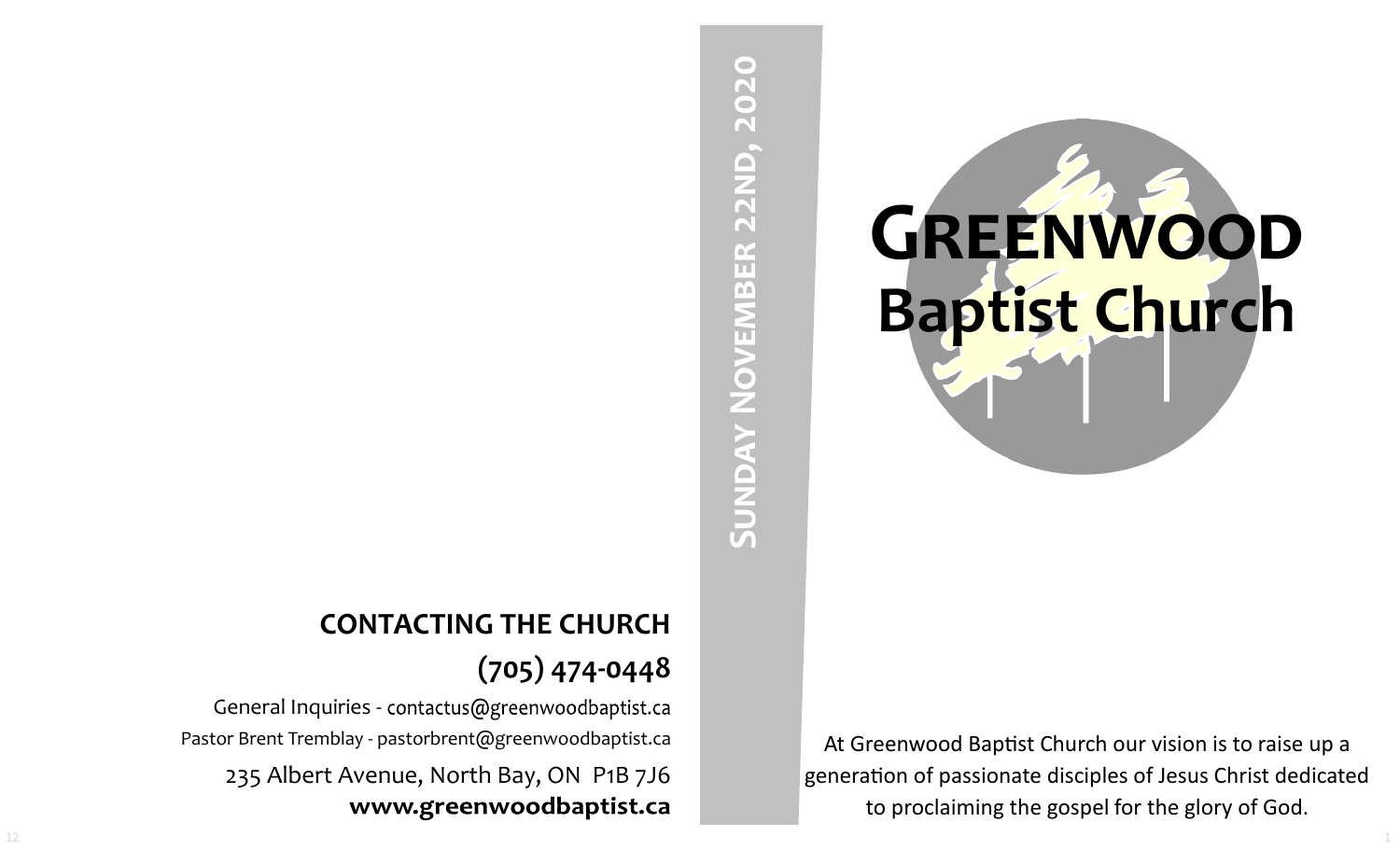# **WELCOME TO OUR SERVICE!**

### **Today at Greenwood: Sunday, November 22nd**

Pastor Brent Tremblay Preaching: Mark 9:1-13 (The Transfiguration)

*9:00am* **Prayer Time** (inside in the Fellowship Hall)

### *10:00am* **Worship Service**

*We do not walk around and collect offerings at this time. Please use the offering plates provided near the entrance and exit doors at the back of the sanctuary. You can also visit our website and select "Give" from the top menu.*

### *6:00pm* **Annual Business Meeting/Devotional**

Be sure to check us out on YourTV at 11:00am, 5:00pm and 11:00pm on Sundays!

### **This Week:**

### MONDAY, NOVEMBER 23<sup>RD</sup>

4:00pm Women's Prayer Meeting *235 Albert Avenue*

### $\overline{\text{TUESDAY}}$ , November 24 $^{\text{th}}$

6:30pm JR. Youth Group at the church 7:00pm Small Group *60 Ellendale Drive \*Zoom is available*

### WEDNESDAY, NOVEMBER 25TH

9:30am Ladies Book Study 126 Wallace Heights Dr. \*Zoom is available

### **Chronological Bible Reading Plan**

November 22<sup>nd</sup> - James 1-5 November 23<sup>rd</sup> - Acts 15-16 November 24<sup>th</sup> - Galatians 1-3 November 25<sup>th</sup> - Galatians 4-6 WEDNESDAY, NOVEMBER 25<sup>TH</sup> CONTINUED...

7:00pm Small Group *425 William Street, B02 \*Zoom is available* 

### $THURSDAY$ , NOVEMBER 26 $^{TH}$

10:00am Small Group *235 Albert Avenue* 6:30pm Small Group *435 Trunk Rd., Bonfield*

### SUNDAY, NOVEMBER 29TH

November 26<sup>th</sup> - Acts 17-18:18

November 28<sup>th</sup> - Acts 18:19-19:41 November 29<sup>th</sup> - 1 Corinthians 1-4

November  $27<sup>th</sup>$  - 1 Thess. 1-5, 2 Thess. 1-3

9:00am Prayer Time 10:00am Worship Service *Pastor Brent Preaching*

### **Missions Update:**

Please pray for the Karwurs and their ministry as they adjust through all the COVID restrictions/regulations. They are still offering classes through on-line learning at the seminary in Indonesia. Pray for the students as they adjust to this new style of learning.

Pray that the Karwurs are able to return to Indonesia in early January. Their plans to return in October have been canceled in light of the COVID travel restrictions.

Praise God that the seminary is doing very well financially with the high enrollment and generous contributions!

They are currently going through the accreditation process for the Seminary's Bachelor and Master of Theology programs. Pray that they will find favour with the authorities who make these decisions.

Pray that the upcoming Graduation ceremony will be able to happen on Nov. 6th. There are 18 students who are finishing their final research paper and ready to graduate.

We are in need of some more help on Sunday mornings. If you would like to be on our tech team please contact Laura in the office (contact info on back page). Training is available for each position.

### **Brents Bits and Pieces:**

*"Jesus stipulated that those who wish to follow him must be prepared to shift the center of gravity in their lives from a concern for self to reckless abandon to the will of God. The central thought in self-denial is a disowning of any claim that may be urged by the self, a sustained willingness to say, 'No' to oneself in order to be able to say 'Yes' to God. This involves a radical denunciation of all self-idolatry and of every attempt to establish one's own life in accordance with the dictates of the self. This demand is reinforced and intensified by the horrifying image of a death march."*

~ William Lane, "The Gospel of Mark"

*"Every hour is the last hour. Every successive hour and day, self is to be found by being lost. Let the disciple refuse himself: let him think constantly as one who feels the weight of the hateful beam across his back and knows himself condemned to die. This is the existential calling while the reign of God is being brought in."* 

*~ D.R. Fletcher, "Condemned to Die"*

For more reading plans please check out: www.ligonier.org/blog/bible-reading-plans/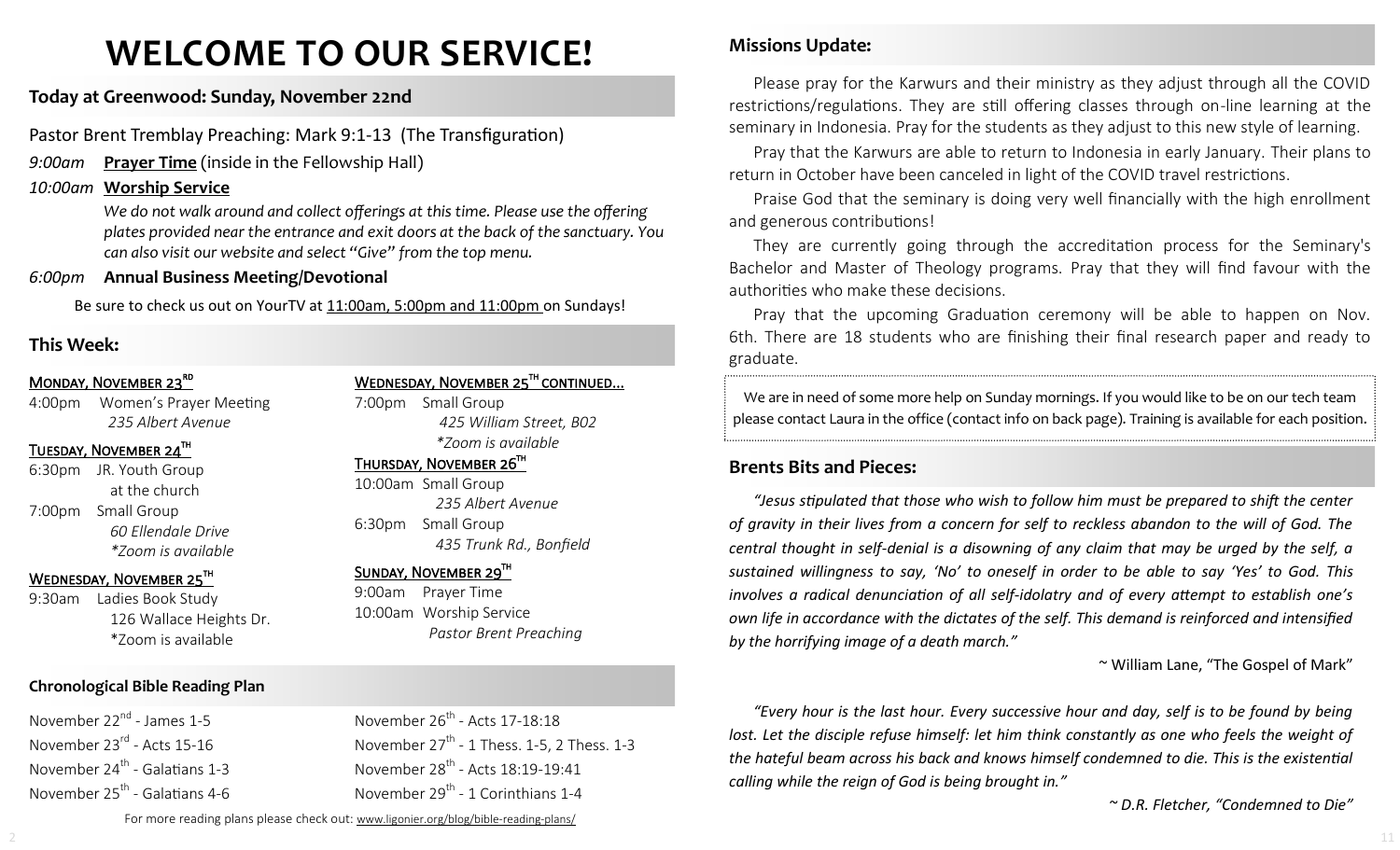### **HOME BIBLE STUDY NOTES**

- 1. What was the reason for Jesus taking the disciples up into this mountain? (Luke 9:28-29) What is the purpose of prayer?
- 2. Discuss for whom and why the transfiguration took place?
- 3. How did the disciples interpret the presence of Moses and Elijah with Jesus? Why did Peter decide to erect three tents? (v.5) How did God ultimately choose to reveal Himself and to dwell with humanity. (John 1:14)
- 4. What did Moses and Elijah discuss with Jesus? (v.4) (Luke 9:30-31) Discuss the likely contents of this conversation.
- 5. What did the cloud represent? (Exodus 16:10; 24:16; 33:9-10; 40:34-38; Numbers 12:1-10; 16:19; 1 Kings 8:10)
- 6. Why did God the Father say this to the disciples in v.7. (Deut. 18:15)
- 7. Explain the significance of Moses' and Elijah's sudden disappearance and then Peter, James and John seeing only Jesus. (v.8)
- 8. Did the disciples fully grasp the significance of their experience? What did they talk about on the way down the mountain? (9:9-13) What role did John the Baptist fulfill? (See Malachi 4:5-6; and Luke 1:17) What did John the Baptist's death prefigure? (Mark 9:12-13; Isaiah 53:3)

### **Praises and Prayer Requests:**

- **Renee Madigan's** mother passed away recently. Please be in prayer for the family during this time of grief.
- **Fran Georgeneau** is recovering from recent gallbladder surgery.
- **Ann Holding's** radiation treatment in Sudbury.
- Pray for **volunteers** for our **tech team** and for **Sunday School classes**.

*I just wanted to thank everyone for the prayers, cards, emails and phone calls. They have meant so much to me. As yet I have not got any dates for my treatments, but will keep in touch. Thank you so much again. ~ Ann Holding*

### **Upcoming Events:**

- **NOTICE OF ANNUAL BUSINESS MEETING/DEVOTIONAL** Sunday, November 22, 2020 at 6pm. The agenda is posted in the hallway. Please speak with Gordan Rennie for more information.
- **SMALL GROUPS** are running, and there is still time to join. Please sign up if you would like to attend a group as we have to keep a close eye on numbers this year.
- **STUDENT CAB VOUCHERS** are available to any students that need a ride to or from our service. They can be picked up at the Welcome Centre or talk to our Student Ministry Leaders.
- **LADIES MONDAY MEETINGS** at 4:00pm in the Fellowship Hall. This week there will be a book study entitled 'A Woman Jesus Can Teach'.
- **JR. YOUTH** weekly at 6:30pm. Youth is open to any student in Grades 5-7. Masks are required during these events. For more information please contact Amy Sauder. (sauderaj@hotmail.com)
- LADIES BIBLE STUDY the Wednesday morning study continues at 9:30am, and will be held every second week for 10 weeks ending in March. Zoom is also available.
- **Cookie Exchange** This year we welcome all ladies to participate in a virtual Cookie Exchange! This event is being organized virtually so there will not be a group event at the church. You can still participate without a computer. Please contact Laura Martin (705-358-5983 or lauramartin812@gmail.com) for all the details. Deadline to join in is November 25<sup>th</sup>.
- **SECRET SISTERS** This year's reveal will be on December 7<sup>th</sup> at 7:00pm in the Fellowship Hall.

### **Giving at Greenwood:**

### Thanking God For: \$ 4,100

Our yearly offering envelopes are available in the office, please contact us by email or phone if you would like a set for yourself.